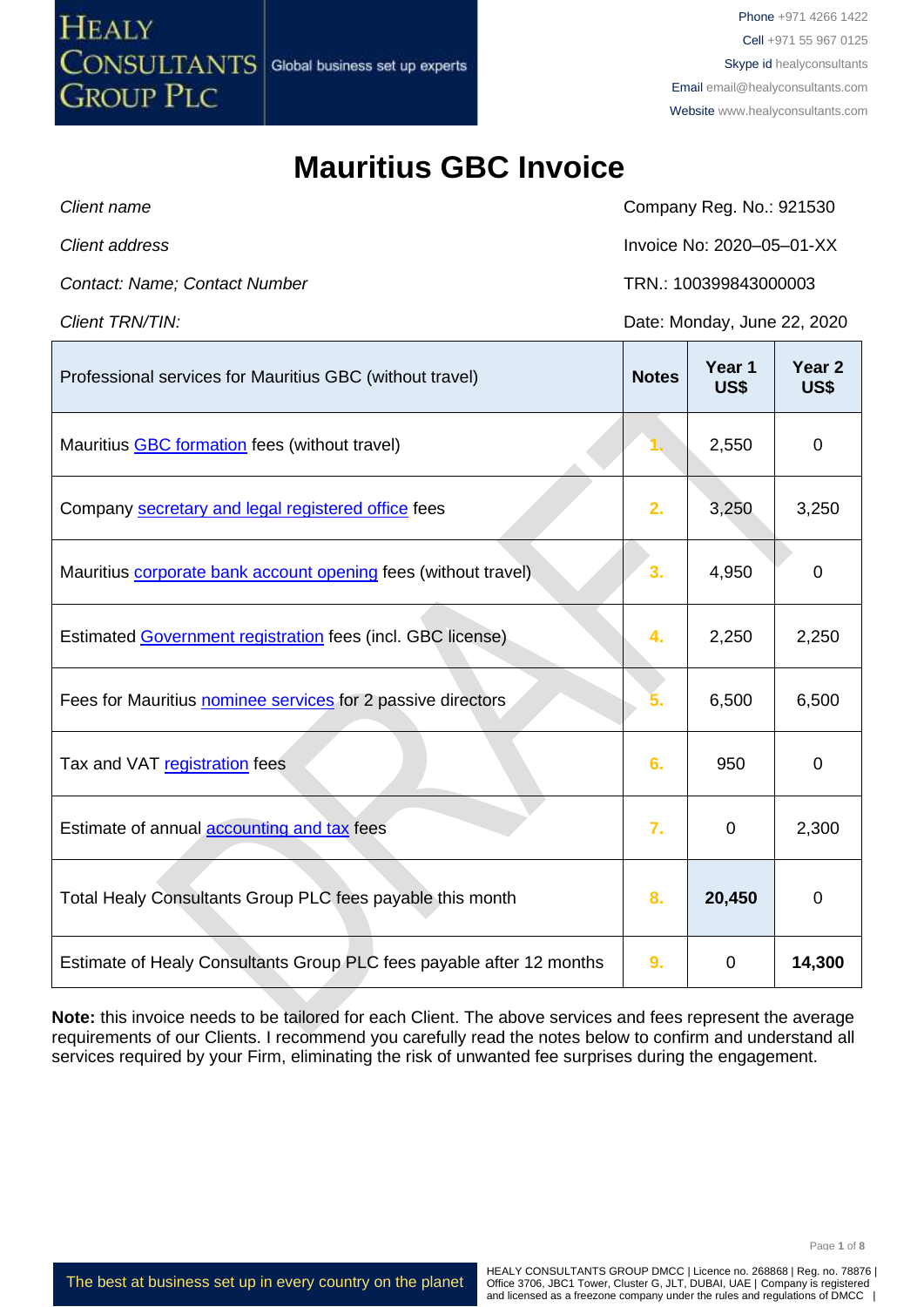

## **Mauritius GBC Invoice**

#### *Notes to invoice above*

**1.** Healy Consultants Group PLC's fees to efficiently and effectively complete Mauritius GBC company registration within [three weeks](https://www.healyconsultants.com/mauritius-company-registration/fees-timelines/#timelines) by **i)** choosing the M&AA and business entity for our Client's business activities; **ii)** requesting our local licensed agent to reserve a company name and register the company with the Mauritius [Corporate Registration Department;](http://companies.govmu.org/English/Pages/default.aspx) **iii)** settling our local licensed agent's fees; and **iv)** preparing a high quality GBC license application for submission to the Mauritius [Financial Services](http://www.fscmauritius.org/being-licensed/applying-for-a-licence/global-business.aspx)  [Commission](http://www.fscmauritius.org/being-licensed/applying-for-a-licence/global-business.aspx) by our local agent;

All [engagement fees](http://www.healyconsultants.com/company-registration-fees/) (click link) are agreed and paid up front. The fees are published on our country web

pages. Consequently, there are no hidden fees, surprises or ambushes throughout the engagement. All engagement deadlines are agreed up front in the form of a [detailed project plan,](http://www.healyconsultants.com/index-important-links/example-project-plan/) mapping out [deliverables](http://www.healyconsultants.com/deliverables-to-our-clients/) by week throughout the engagement term;



Every week during the engagement, Healy Consultants Group PLC will email our

Client a [detailed status update.](http://www.healyconsultants.com/index-important-links/weekly-engagement-status-email/) Our Client is immediately informed of engagement problems faced by Healy Consultants Group PLC and our local agent in Mauritius, together with solutions suggested by Healy Consultants Group PLC. Your dedicated engagement manager is reachable by phone, Skype, live chat and email and will communicate in your preferred language;

2. In accordance with **Mauritius Financial Services Act section 71**, each Mauritius GBC company must appoint a company secretary, who may be a natural person or a body corporate, but the company secretary must be resident in Mauritius. Our local agent will act as your Mauritius company secretary, for which annual responsibilities include **i)** preparing and filing the legal annual return; **ii)** securely maintaining company records; **iii)** liaising with the Mauritius government on our Client's behalf; **iv)** legal filing of changes of company structure; and **v)** reminding our Client of statutory deadlines;

In accordance with the **Financial Services Act**, a Mauritius GBC company shall as from the date of its incorporation have a legal registered office in Mauritius, to which all official government communications and notices may be addressed. To comply with this statutory requirement, our local agent's Mauritius office will be the registered office address for your company. Thereafter, this address will be used to receive government correspondence including **i)** tax letters; **ii)** notice of the legal annual return; and **iii)** all government communications. Most of our Clients wish to place [our local agent'](http://www.healyconsultants.com/corporate-outsourcing-services/company-secretary-and-legal-registered-office/) office address on invoices, contracts, websites and business cards;

- **3.** To secure multi-currency corporate bank account approvals for our Client's company, Healy Consultants Group PLC strategy is as follows:
	- Healy Consultants Group PLC will prepare a quality business plan for our Client's review then use the same to **i)** secure multiple banks' confirmation they welcome a formal application from our Client's business and **ii)** maximize the probability of successful multi-currency corporate bank account approvals;
	- At the time of company incorporation, we recommend to keep [the corporate structure simple](https://www.healyconsultants.com/turnkey-solutions/singapore-turnkey-company-structure/) (click link) by appointing our Client's preferred individual shareholder(s) and director(s) and bank signatories – no corporate entity, nominee, trust, or tax haven holding company;
	- Our Client to appoint individuals who could timely travel to meet multiple local and international banks, if their Compliance Departments require the same before releasing multiple multi-currency corporate bank accounts numbers. If travel is required, our Firm will refund US\$950 and action [this](https://www.healyconsultants.com/international-banking/corporate-accounts/meet-bank-officer/)  [travel policy;](https://www.healyconsultants.com/international-banking/corporate-accounts/meet-bank-officer/)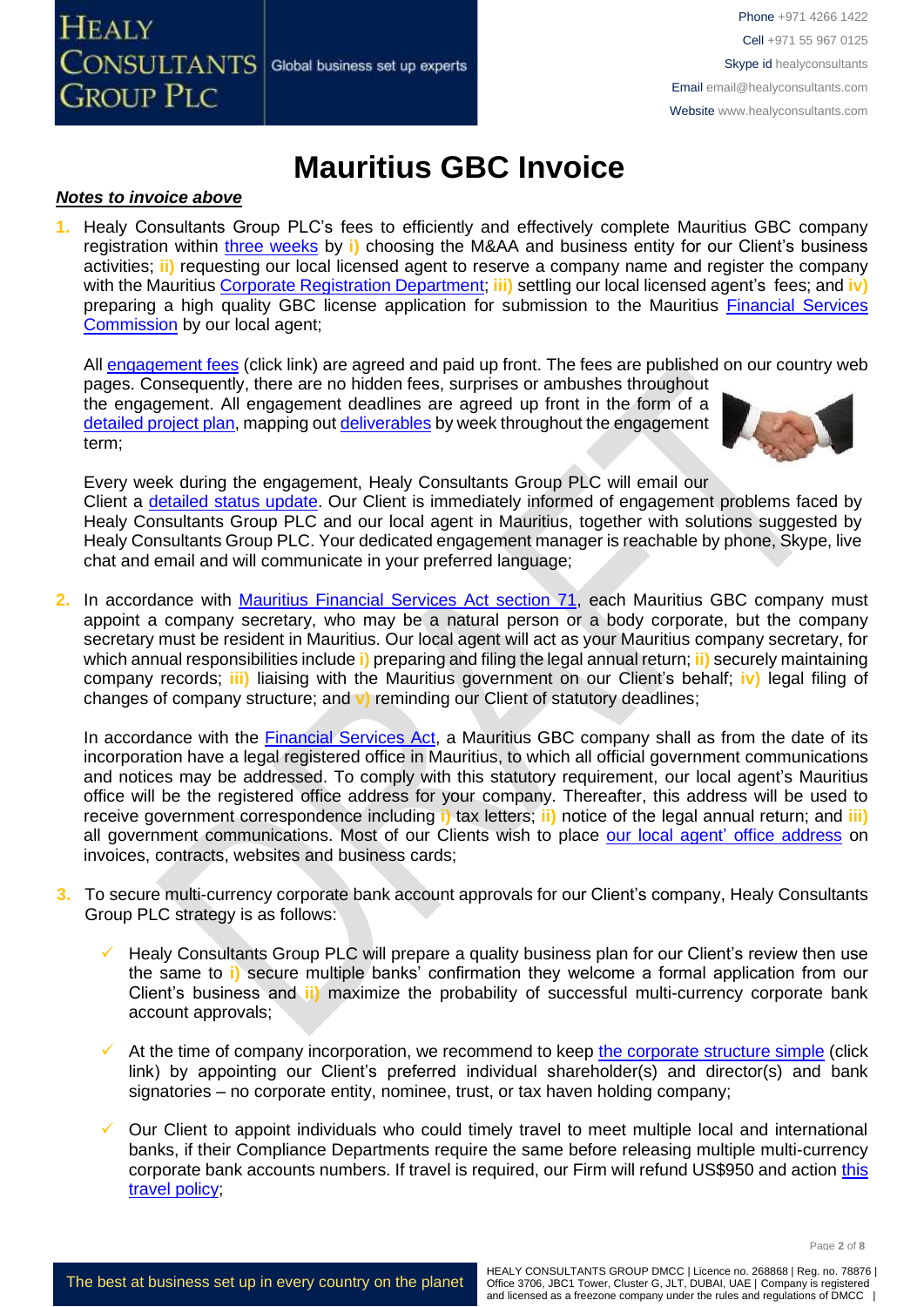

# **Mauritius GBC Invoice**

- Before, during and after bank meetings, the bank's In-house Legal and Compliance Department may revert multiple times for additional documentation and information from each **i)** bank signatory / director / UBOs of the companies as well as **ii)** our Client's business and transactions;
- ✓ If some banks decline to board our Client's business, Healy Consultants Group PLC will immediately inform our Client and action backup banking solutions;
- $\checkmark$  All going well in an average of 3 months following application submission, Healy Consultants Group PLC secures multiple multi-currency corporate bank account numbers for our Client's company;
- ✓ Thereafter, Healy Consultants Group PLC or the banks will courier mails and e-banking tokens the bank signatory, who is expected to activate the internet bank account, if needed with Healy Consultants Group PLC's assistance;
- ✓ Affter corporate bank account numbers are secured and if required, Healy Consultants Group PLC to assist our Client to appoint more new shareholders and directors. However, the banks will usually only approve them as bank signatory after a face to face meeting and review and approval of a bank signatory application;

For each bank, our Firm will prepare a quality tailored business plan; to optimize the probability of corporate bank account approval. Each corporate bank account opening fee is [US\\$5,950 \(click link\).](https://www.healyconsultants.com/global-corporate-banking-for-resident-company/) It is a time-consuming task; Healy Consultants Group PLC will shelter our Client from the administrative challenges. As you can appreciate, it is a difficult task to obtain bank account approval through newly formed companies when shareholders, directors and bank signatories reside overseas;

Depending on the nationality of the UBO, shareholders, bank signatories, and directors and the nature and value of the business assets and transactions, it is wise to expect that **i)** corporate bank account approvals will take an average of three months from the date of company registration and receipt of all KYC documentation and **ii)** multiple banks will request the directors AND bank signatories to travel for a one hour interview with the bank officer, before bank account opening. Refer to the notes below for more detailed important information about each corporate bank account opening procedures and requirements;

While Healy Consultants Group PLC will be glad to assist our Client to open multiple corporate bank accounts, it is challenging and time consuming to open corporate bank accounts for businesses when their shareholders, directors and bank signatories do not live in the country where the bank account is being applied for. Consequently, it will take us an average of [twelve weeks](http://www.healyconsultants.com/international-banking/bitcoin-business-bank-account/) to open each corporate bank account, counting from receipt of all required KYC documentation. Healy Consultants Group PLC will prepare a business plan for the bank to optimize the probability of corporate bank account approval;

During the corporate bank account opening process, it is common for each bank's in-house Legal and Compliance Department to request additional [due diligence](http://www.healyconsultants.com/due-diligence/) documents from potential customers including but not limited to **i)** regulatory licenses **ii)** proof of business globally and in home country including evidence of contracts, invoices and agreements with local Clients and **iii)** additional KYC information on our Client's business and place of residency, including nature and volume of transactions. We assume our Client provides most of this information within one week;

Because global interest rates are low, international banks make little profits from current accounts. Consequently, international banks appetite for new multi-currency corporate bank account opening applications is low. Consequently, global banks are more likely to reject new multi-currency corporate bank account opening applications. Because of the above, customer demand for new corporate bank

Page **3** of **8**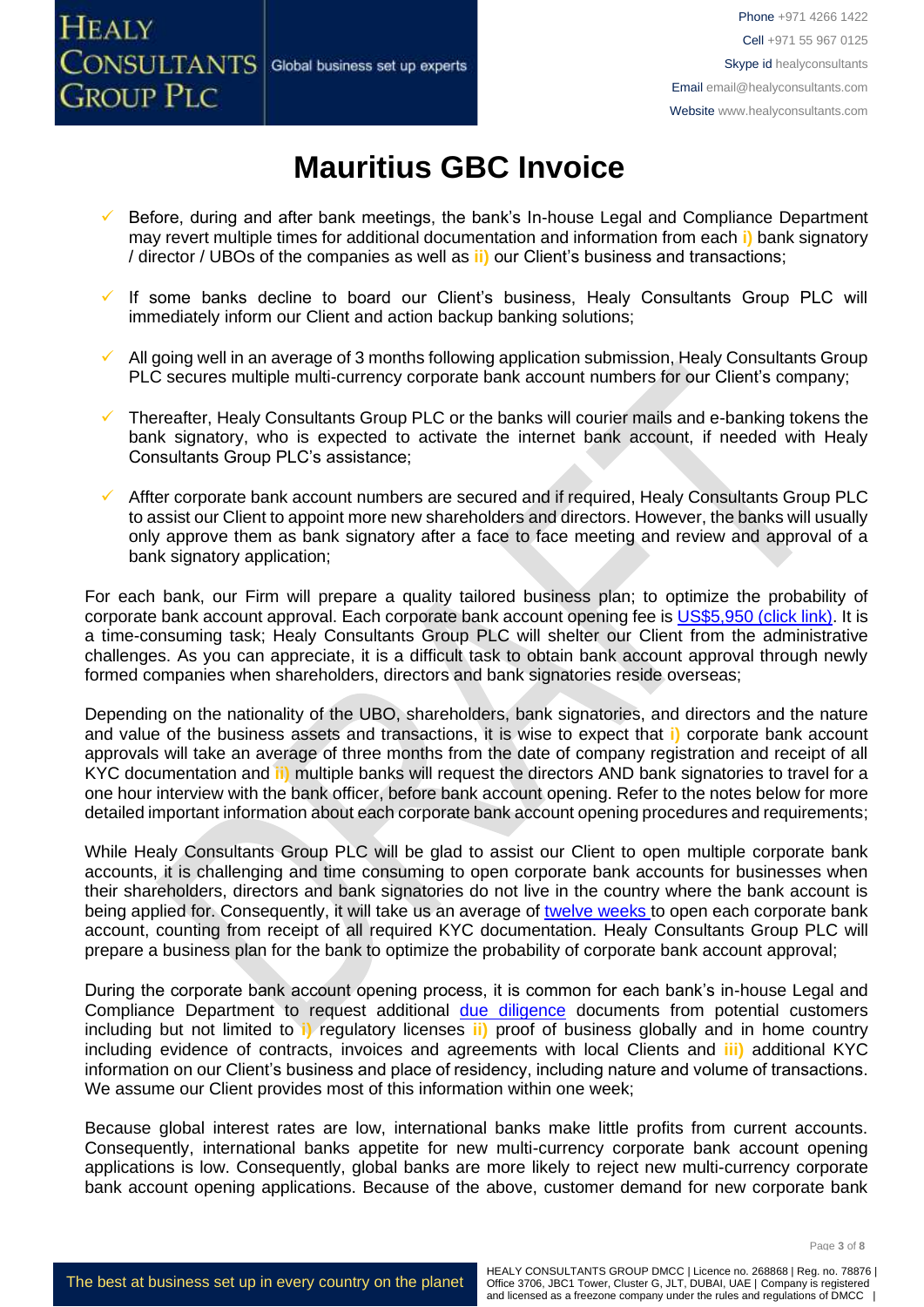## **Mauritius GBC Invoice**

accounts is very high. Consequently, international banks choose vanilla customers that tick all the boxes of a low risk Client. For example, most banks will only welcome multi-currency corporate bank account opening applications from a company registered in the same country, with local staff and office premises;

When dealing with international banks, the front office bank officer (Relationship Manager) is willing to help Healy Consultants Group PLC and our multi-national Clients. The realistic role of this bank officer is to collect information and ensure an accurate and complete multi-currency corporate bank account opening application is submitted to the bank in-house Legal and Compliance Department;

Unfortunately, the bank in-house Legal and Compliance Department has ultimate power of approval over new multi-currency corporate bank account applications. This Department is extremely risk adverse and often lacks commercial reality. Furthermore, the in-house Legal and Compliance Department does not speak to customers nor to Healy Consultants Group PLC. All communications must go through the front office bank officer. Consequently, quality Clients do not get a chance to communicate directly with the bank decision makers – a chance to properly explain their business and the risks the bank perceives;

Global banks enjoy ultimate power of approval of corporate bank account applications. Consequently, guaranteed success is outside of Healy Consultants Group PLC control. What is inside our control is the preparation and submission of a high quality bank application that maximizes the likelihood of approval;

Global banks [continue to tighten](https://www.healyconsultants.com/international-banking/opening-corporate-bank-accounts/) corporate bank account opening procedures, their internal compliance departments completing more thorough due diligence of Clients. Consequently, our Client should expect the bank account approval period at least 2 months and on average 3 months.

During the engagement, banks will revert to Healy Consultants Group PLC and our Client to request additional KYC information, including **i)** details of existing business setup; **ii)** reason for opening bank accounts in the specific jurisdiction; **iii)** list of suppliers and Clients in the jurisdiction; i**v)** lease agreement; and **v)** proof of net worth from the shareholders and evidence the same are complying with their local taxation reporting obligations. As always, Healy Consultants Group PLC will liaise with the bank to secure exemption from these requirements;

Healy Consultants Group PLC will try its best to negotiate with the banks for a travel exemption but most international and Mauritian banks will likely request both the foreign directors and bank signatories to travel, for a one-hour interview before the bank account numbers are issued. If the banks also request Healy Consultants Group PLC nominees to travel, there will be an additional fee of US\$5,950 per trip payable to cover the flight and hotel and other trip disbursements.

All banking charges, certification and translation and other third-party fees incurred during the corporate bank account opening process are to be borne by our Client, never by the nominees. These additional fees are to be payable in advance of any disbursement;

Healy Consultants Group PLC will supply the banks with the proof of addresses and other due diligence supplied by our Client. Hopefully they will accept the same and do not revert requesting additional documents; From our side we will relentlessly negotiate for banks waivers. Healy Consultants Group PLC expects the bank's risk department to request additional [due diligence](http://www.healyconsultants.com/due-diligence/) from our Client's business and from the bank signatory, directors, shareholders and UBOs. We assume our Client will timely supply this information and supporting documents or there will be engagement delays.

If our Client is not comfortable with only a Mauritius corporate bank account, Healy Consultants Group PLC will be pleased to open [an additional international corporate bank account](http://www.healyconsultants.com/international-banking/) (click link) outside of Mauritius. Examples include New York, Germany, Liechtenstein, Austria, Bulgaria, South Africa, Australia,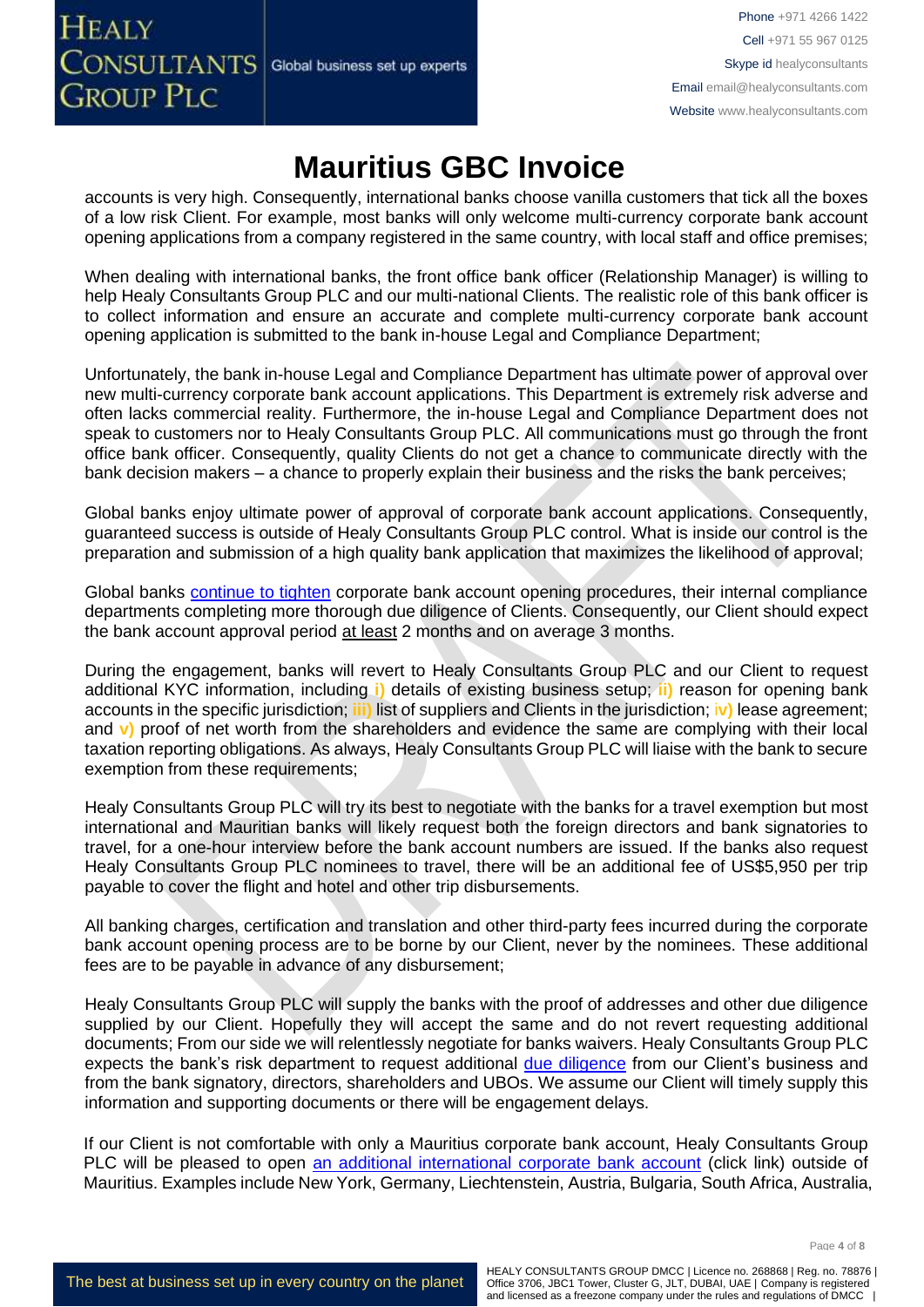# **Mauritius GBC Invoice**

London, South America or Dubai. All banks will be top tier banks in these countries with excellent internet banking services. Example of our global banking partners include HSBC, Standard Chartered Bank, Citibank, Barclays, Standard bank, ANZ bank, VTB bank, UBS, Credit Suisse;





**4.** This fee is an estimate of government costs payable during your Firm's engagement. For transparency purposes, all government fee payments made by our local agent will be supported by original receipts and invoices. Examples of government costs include **i)** registration fees at the [Mauritius CBRD;](http://companies.govmu.org/English/Pages/default.aspx) **ii)** payment of GBC license fees; **iii)** issuance of the company seal and **iv)** registration with [Social Security.](http://socialsecurity.govmu.org/English/Pages/default.aspx) Following engagement completion, Healy Consultants Group PLC will refund our Client any excess of funds received over actual Government costs paid by our local agent;

**II** SBM

- **5.** In accordance with the **Financial Services Act**, each Mauritius GBC company must have at least 2 individual directors ordinarily resident in Mauritius. If required, Healy Consultants Group PLC and our local agent will be pleased to provide your Firm with a professional, passive nominee director resident in Mauritius. Our fee amounts to US\$3,250 per director per annum;
- **6.** In accordance with Mauritius laws, each GBC entity must register for corporate tax at the [Mauritius](http://www.mra.mu/)  [Revenue Authority.](http://www.mra.mu/) VAT registration is mandatory if the company's sales in Mauritius exceeds an annual amount of US\$170,000 (MUR6 million);
- **7.** For an active trading company, these [accounting and tax](http://www.healyconsultants.com/mauritius-company-registration/accounting-legal/) fees are an estimate of Healy Consultants Group PLC fees to efficiently and effectively discharge your annual company accounting and tax obligations. Following receipt of a set of draft accounting numbers from your company, Healy Consultants Group PLC will more accurately advise accounting and tax fees. For a dormant company, Healy Consultants Group PLC fees are only US\$950;
- **8.** All fees quoted in this invoice correspond to fees quoted [on Healy Consultants Group PLC's](http://www.healyconsultants.com/company-registration-fees/) website. Please review this invoice carefully to identify errors. During the rush of the business day, it is possible that Healy Consultants Group PLC inadvertently made fee calculation errors, typing errors or omitted services or omitted historic fee payments from Clients. In the unfortunate event you identify invoice errors, please revert to me directly re the same. I apologize in advance if I or my staff made invoice errors;
- **9.** Assuming our Clients re-engage Healy Consultants Group PLC in year 2, this fee is an estimate of the fees payable next year, 12 months after the date of company registration;
- **10.** The fees quoted in this invoice are a prediction of the fees required to efficiently and effectively complete this engagement in a timely manner. If during the engagement we realize that the project is more complex than anticipated, requiring a large additional investment of time, my Firm will revert to request additional fees;
- **11.** Engage Healy Consultants Group PLC to [project manage](http://www.healyconsultants.com/project-manage-engagements/) business set up in every country on the planet. We are the best in the [world](http://www.healyconsultants.com/best-in-the-world/) at what we do, timely completing the  $A$  to  $Z$  of every country engagement;

Page **5** of **8**

The best at business set up in every country on the planet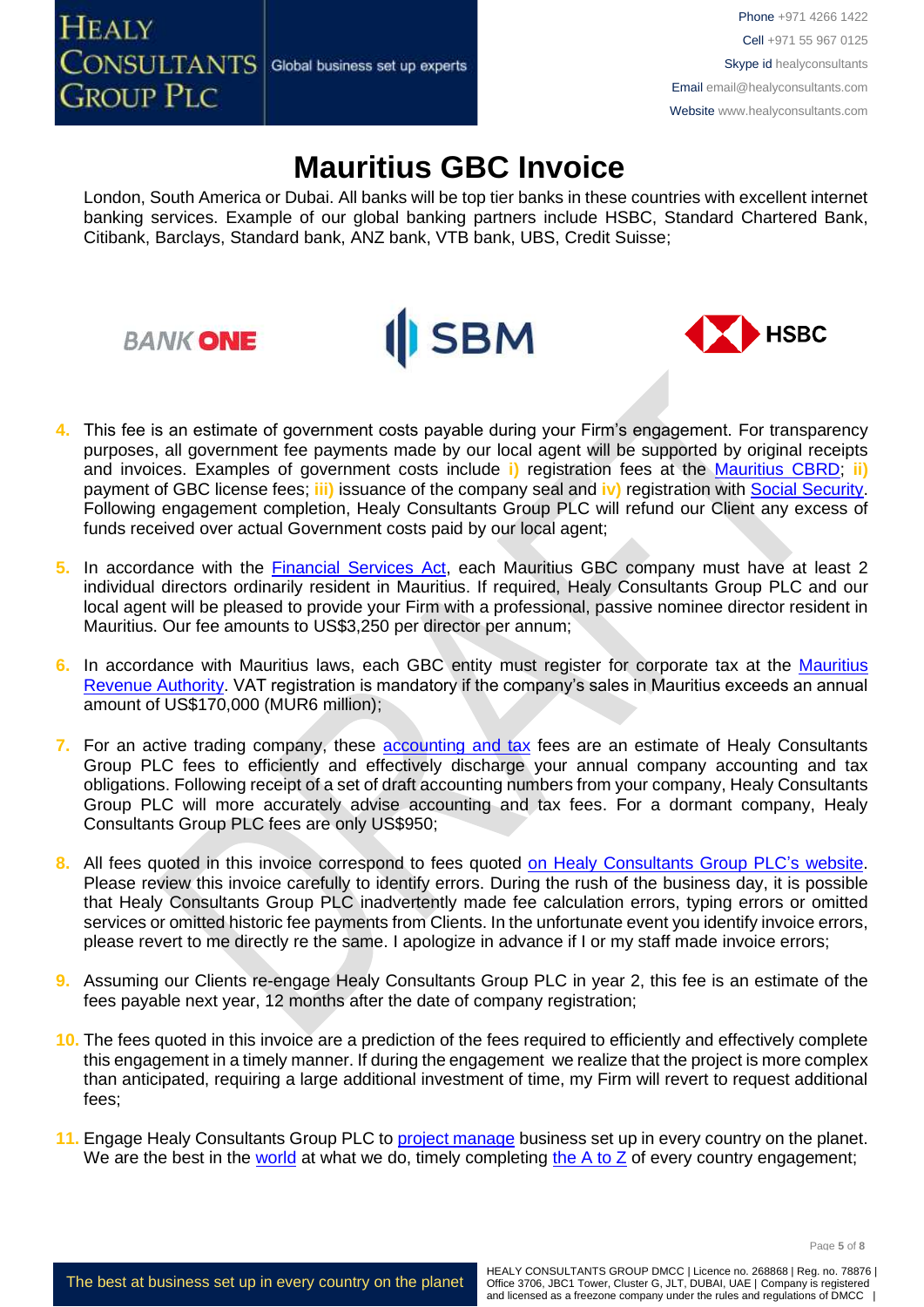**HEALY CONSULTANTS** Global business set up experts **GROUP PLC** 

Phone +971 4266 1422 Cell +971 55 967 0125 Skype id healyconsultants Email [email@healyconsultants.com](mailto:EMAIL@HEALYCONSULTANTS.COM) Website [www.healyconsultants.com](http://www.healyconsultants.com/)

#### **Mauritius GBC Invoice**

- **12.** In accordance with the Mauritius [Financial Services Act,](http://www.fscmauritius.org/media/116561/financial_services_act_2007.pdf) the issued share capital of US\$1 must be deposited to the company bank account;
- **13.** If our Client and Healy Consultants Group PLC properly plan this engagement, our Clients will *not* have to travel during this engagement. Healy Consultants Group PLC and our local agent will efficiently and effectively complete company registration and corporate bank account opening in a timely manner without our Client's presence. Instead, our Client will need to **i)** sign and get documents legalized in the Embassy in their country of origin; and **ii)** courier the originals to Healy Consultants Group PLC office;



- **14.** Depending on our Client's business and nationality, the Mauritius Government may require a special regulatory license to carry on your business in the country. Our local agent will assist our Client secure license approval; there may be additional engagement fees. However, the Government enjoys ultimate power of approval of company registrations and business licenses;
- **15.** During the course of your engagement, multiple couriers will be sent to **i)** Governments and banks **ii)**  lawyers and accountants and **iii)** to our Client. Average total engagement courier fees approximate US\$150 and it is fair and reasonable we ask our multi-national Clients for these third-party costs. As always, courier fee payments will be supported by original receipts and invoices. Following engagement completion, Healy Consultants Group PLC will refund our Client any excess of funds received over actual courier costs paid during the engagement. Thanking you for your understanding;
- **16.** If our Client requires nominee shareholder and director [services,](http://www.healyconsultants.com/corporate-outsourcing-services/nominee-shareholders-directors/) Healy Consultants Group PLC will be pleased to assist. Our fee for professional, passive nominee corporate shareholder amounts to US\$2,100 per annum. Our fee to be both nominee director and shareholder amounts to US\$6,600 per annum. Being the sole shareholders and sole director of a Client's company exposes Healy Consultants Group PLC and our local agent(s) to reputation, litigation and financial risk;
- **17.** If required, Healy Consultants Group PLC through our local agent will be pleased to assist your firm to secure employee visa approvals. The fee is US\$4,950 for the first employee, US\$3,950 for the second employee, US\$2,950 per employee thereafter. The employee visa fees include preparation of a quality visa application and submitting to the correct Government immigration officers. The Government enjoys ultimate power of approval of visa applications. Consequently, guaranteed success is outside of Healy Consultants Group PLC's control. What is inside our control is the preparation and submission of a high quality immigration visa application that maximizes the likelihood of visa approval;
- 18. Some of our Clients request temporary shared [office space](http://www.healyconsultants.com/virtual-office/) for 6 months until their preferred business premises is found. If your Firm requires this service, the one-time fee is US\$950. Monthly rental thereafter is paid directly to the landlord, independently of Healy Consultants Group PLC;
- **19.** It is important our Clients are aware of their personal and corporate tax obligations in their country of residence and domicile. Let us know if you need Healy Consultants Group PLC help to clarify your local and international annual tax reporting obligations;
- **20.** Some of our Clients engage Healy Consultants Group PLC to [recruit](http://www.healyconsultants.com/corporate-outsourcing-services/how-we-help-our-clients-recruit-quality-employees/) local employees. Our Firm has a lot of experience in this area and is quite skilled at securing quality candidates for our Clients;
- **21.** A Mauritius GBC is subject to corporate tax in Mauritius but benefits from reduced rates of up to 3%. Monthly and quarterly Government tax obligations include **i)** monthly payroll reporting contributions to [Mauritius Social Security](file:///D:/AppData/Local/Microsoft/Windows/INetCache/Content.Outlook/XRFLDTO1/socialsecurity.gov.mu/) **ii)** quarterly corporation tax provisional payments. If you need our help, our Firm

Page **6** of **8**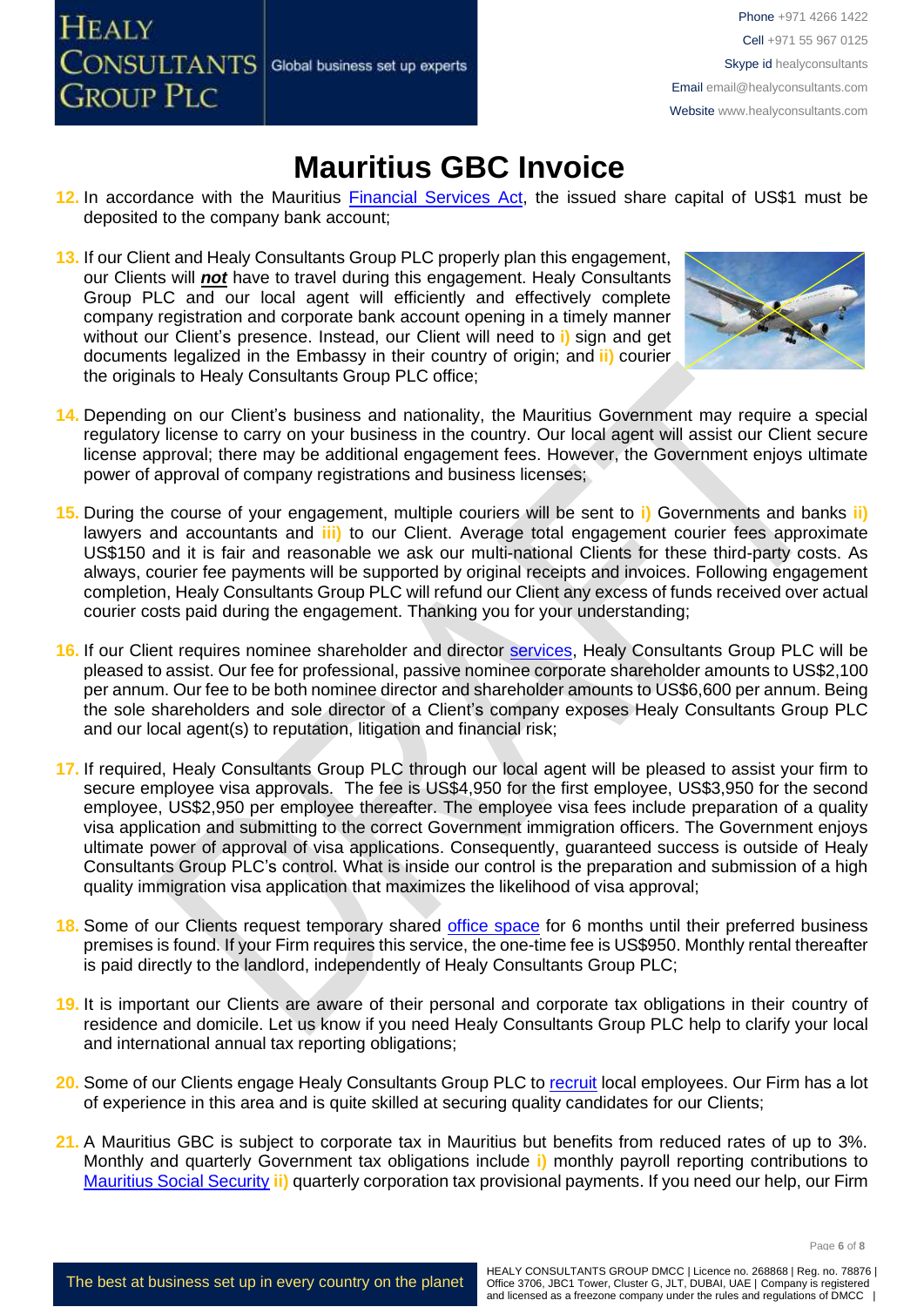

## **Mauritius GBC Invoice**

can complete monthly Government reporting for a monthly fee of US\$860. Healy Consultants Group PLC support will include **i)** receive monthly invoices from our client **ii)** label monthly bank statement transactions and **iii)** monitor monthly profit levels to minimize annual tax and **iv)** submission of monthly employee payroll reporting;

**22.** During the engagement, shareholders and directors' documents may need to be translated into the local language; before the Government and Bank approves company registration and corporate bank account opening respectively. Consequently, our Client should budget for possible additional translation and embassy attestation fees. Either our Client or Healy Consultants Group PLC can complete this administrative task;

Our Firm will negotiate with all third parties to eliminate or reduce additional engagement costs. For transparency purposes, all third-party fee payments will be supported by original receipts and invoices. Examples of possible third-party payments include **i)** embassy fees **ii)** notary public costs **iii)** official translator fees;

- 23. As stipulated on our **business website** and in section 3 of our engagement letter, Healy Consultants Group PLC will only commence the engagement following **i)** settlement of our fees and **ii)** completion and signing of our legal engagement letter;
- **24.** Healy Consultants Group PLC will only request our local agent to incorporate your company after 75% of [due diligence documentation](http://www.healyconsultants.com/due-diligence/) is received by email. Healy Consultants Group PLC will only open a corporate bank account after 100% of the Client's original due diligence documentation is received by courier;
- **25.** During the annual renewal engagement with our Client, our in-house [Legal and Compliance Department](http://www.healyconsultants.com/about-us/key-personnel/cai-xin-profile/) reviews the quality and completeness of our Client file. Consequently, Healy Consultants Group PLC may revert to our Client to ask for more up to date [due diligence documentation;](http://www.healyconsultants.com/due-diligence/)
- **26.** To assist our Clients to minimize foreign exchange costs, we offer payment in SG\$, Euro, Pounds or US\$. Kindly let me know in which currency your Firm prefers to settle our fees and I will send an updated invoice, thank you;

The best at business set up in every country on the planet